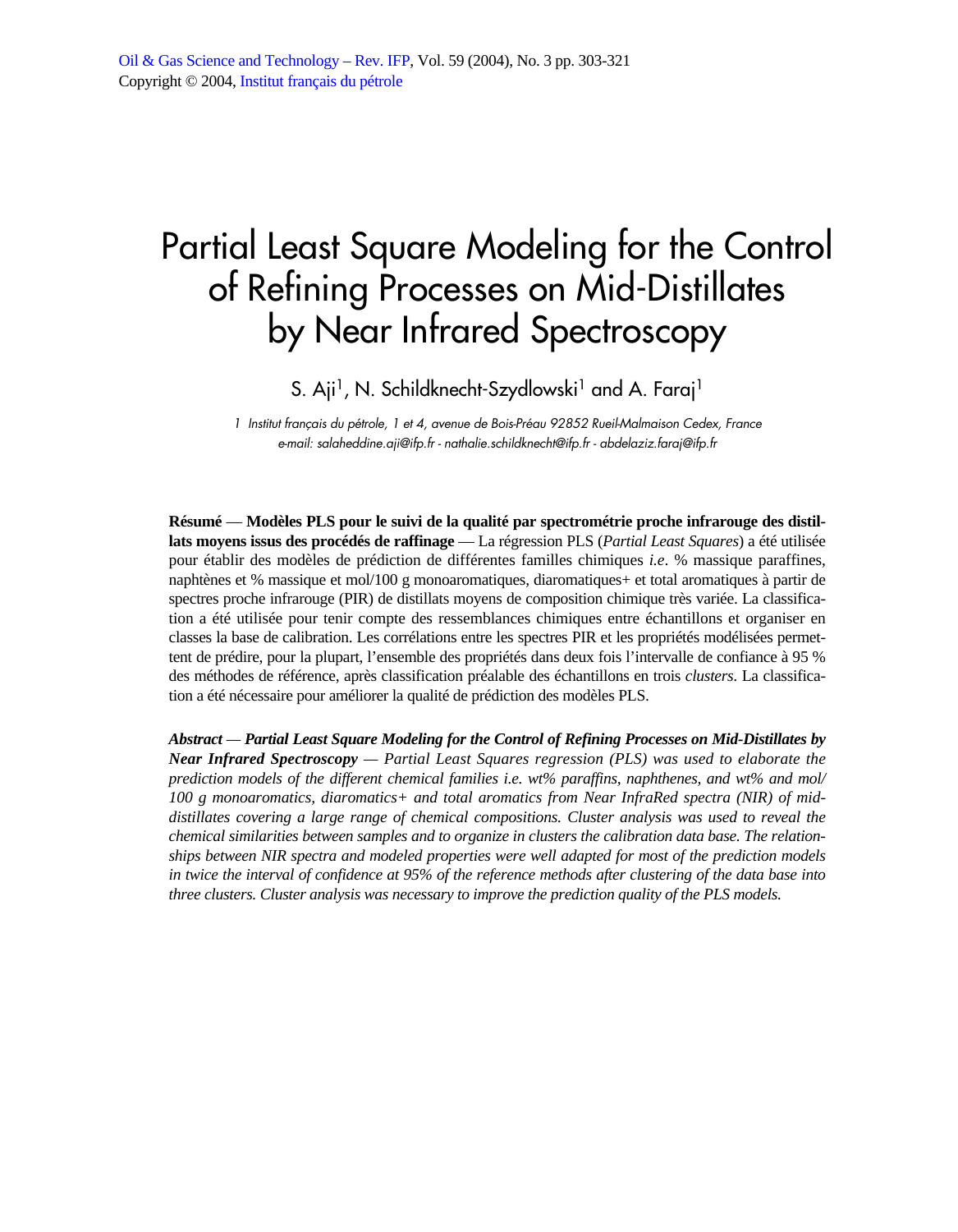# **ABBREVIATIONS**

| CP           | <b>Principal Components</b>                                                           |
|--------------|---------------------------------------------------------------------------------------|
| CV           | Cross-Validation                                                                      |
| DmodX        | Euclidean distance from each point to the PLS<br>model in the standardized predictors |
| DmodY        | Euclidean distance from each point to the PLS<br>model in standardized responses      |
| <b>FCC</b>   | <b>Fluid Cracking Catalysis</b>                                                       |
| IC.          | Interval of Confidence                                                                |
| LV           | Number of PLS components selected by cross val-<br>idation                            |
| Max lev.     | Maximum leverage                                                                      |
| <b>MLR</b>   | Multiple Linear Regression                                                            |
| <b>MS</b>    | <b>Mass Spectrometry</b>                                                              |
| NIR -        | Near InfraRed                                                                         |
| <b>PLS</b>   | Partial Least Squares regression                                                      |
| <b>PRESS</b> | Predicted REsidual Sum of Squares                                                     |
| <b>RMSP</b>  | Root Mean Square error of Prediction                                                  |
| Total        | Sum of the monoaromatics and the diaromatics+                                         |
|              | aromatics compounds                                                                   |
| <b>UV</b>    | <b>UltraViolet</b>                                                                    |
| X            | Matrix of predictor variables                                                         |
| $X$ -var     | Predictor variation explained by the selected PLS                                     |
|              | factors                                                                               |
| Y            | Response variable                                                                     |
| $Y$ -var     | Response variation explained by the selected PLS<br>factors                           |

## **INTRODUCTION**

Partial Least Squares (PLS) can be seen as a generalization of regression [1-6]. This method has a particular interest in chemometrics because, unlike Multiple Linear Regression (MLR), it can be applied for the analysis of data with strongly correlated (collinear) and/or noisy or numerous *X* variables (structural descriptors) and can simultaneously model several response variables *Y*.

Spectrometric calibration is a type of problem in which PLS regression can be very effective. The predictors are the spectral responses at different wavenumbers, and the responses are the amounts of various chemical properties in the sample.

In this work, the data consists of NIR recordings on 128 samples characterized by known concentrations of 11 chemical properties:

- the mol/100g of mono-, di+ and total aromatics determined by UV spectrometry;
- the wt% of mono-, di+ and total aromatics determined by UV spectrometry and mass spectrometry;
- the wt% of paraffins and naphthenes determined by mass spectrometry.

The samples were selected in order to cover the chemical diversity of the samples analyzed in the *IFP Research Center* during the last 10 years. So, as data analysis is based on an assumption of homogeneity, in this work, the calibration base was organized in three clusters using Ward's hierarchical clustering with Euclidean distance [7]. The characteristics of the different models for each cluster and for each reference method are discussed.

# **1 EXPERIMENTAL**

## **1.1 Experimental Analytical Conditions**

The NIR, MS and UV analysis of the 128 selected samples was performed on the same sampling along a period of 6 months in different laboratories.

## **1.1.1 Near Infrared Spectroscopy (NIR)**

The near infrared spectra were recorded on a nitrogen purged Bomem MB160 spectrometer. It was equipped with a DTGS detector in transmission mode with a resolution of 4 cm<sup>-1</sup> using a 2 +/- 0.02 mm cell (QX quality) and after a delay of 5 min with a dry nitrogen flow of 3l/min in the 4900-9200 cm–1 range. A maximum absorbance of around one absorbance unit was obtained in the wavenumber range  $6400-4500$  cm<sup>-1</sup>. Each sample was measured twice randomly with 100 scans per spectrum. One of the two spectra was used for modeling if the spectral difference between the two recordings on the same sample was less than 0.002 absorbance units in the wavenumber range  $6400-4500$  cm<sup>-1</sup>. The measurements were carried out at 27.5°C with the help of a Peltier cell [8] in a room where the temperature range could vary from 20°C to 30°C.

## **1.1.2 Mass Spectrometry (MS)**

The analysis was performed on a mass spectrometer with double focalization MS50 manufactured by *Kratos*. The sample is introduced via a batch inlet heated at 270°C under a secondary vacuum. Analysis is performed by electronic impact at 70 eV and at medium resolution  $(R = 5000)$ . Five spectra are acquired at 10 s/decade with a 41-302 uma (unit atomic mass) range. They are averaged in order to improve the signal to noise ratio. The wt% of monoaromatics, diaromatics+ (sum of the di-, tri- and polyaromatics), total aromatics (sum of mono- and di+), naphthenes and paraffins are determined following the method described in [9]. The precision of the method is given in Table 1.

#### **1.1.3 UV Spectrometry**

The analysis was performed on a UV spectrometer equipped with a double monochromator CARY4G manufactured by *Varian*. The sample, after dilution in cyclohexane,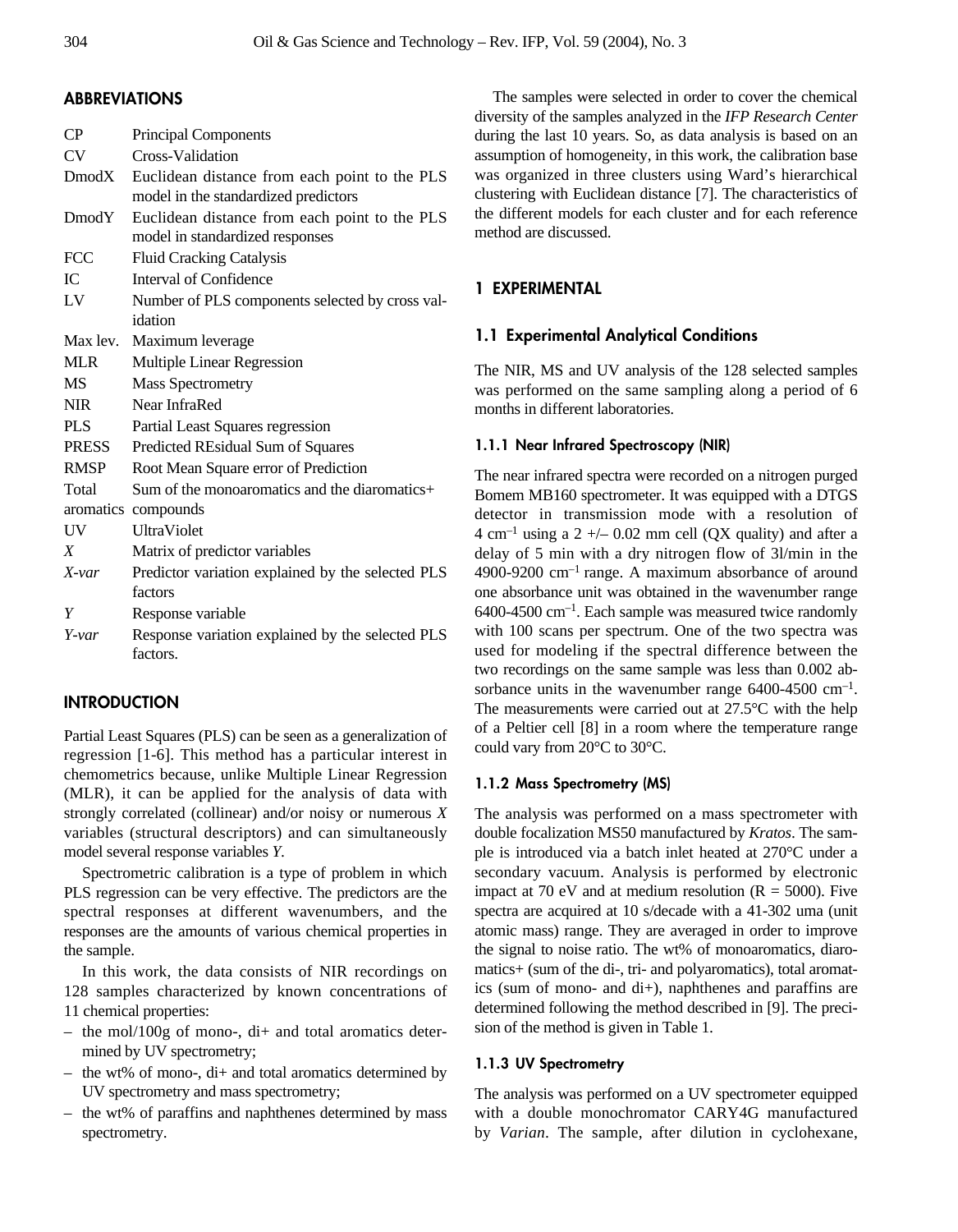is analyzed in transmission in a 0.2 mm quartz cell (QS quality). The mol/100 g and wt% of monoaromatics, diaromatics and triaromatics+ are determined following the method described in [10]. The total aromatics content was obtained by addition of the mono-, di- and polyaromatics. To calculate the w% of each family, the mean molecular mass of each family (*i.e*. monoaromatics, diaromatics and tri+) was determined by mass spectrometry for each aromatic family [9]. The precision of the reference method is given in Table 1.

#### TABLE 1

Interval of confidence (for one measurement) of the reference methods

|                                   | Interval of confidence (IC) for one<br>measurement                                                                    |
|-----------------------------------|-----------------------------------------------------------------------------------------------------------------------|
| MS method                         | $C < 1\%$ , $IC = 0.2$<br>$C > 1\%$ , IC = 3.54 $10^{-2}$ C + 0.424<br>Quantification $limit = 1\%$                   |
| <b>IJV</b> method<br>in mol/100 g | $C > 0.025\%$ , IC = 2.12 10 <sup>-2</sup> C<br>$0.0005 < C < 0.025\%$<br>$IC = 7.07 10^{-3} C + 3.54 10^{-4}$        |
| IIV method in wt%                 | $C > 5\%$ , IC = 2.12 C<br>$0.1\% < C < 5\%$ , IC = 7.07 $10^{-3}$ C + 7.07 $10^{-2}$<br>Quantification $limit = 1\%$ |

Interval of confidence at different levels of concentration of UV and MS methods for determination in wt%

| Level<br>of concentration<br>in wt% | Interval<br>of confidence<br>by UV | Interval<br>of confidence<br>by MS |  |  |  |  |
|-------------------------------------|------------------------------------|------------------------------------|--|--|--|--|
| 0.1                                 | 0.07                               | 0.2                                |  |  |  |  |
|                                     |                                    | (< limit of quantification)        |  |  |  |  |
| 1                                   | 0.08                               | 0.2                                |  |  |  |  |
| 5                                   | 0.11                               | 0.6                                |  |  |  |  |
| 10                                  | 0.2                                | 0.8                                |  |  |  |  |
| 20                                  | 0.4                                | 1.1                                |  |  |  |  |
| 40                                  | 0.9                                | 1.8                                |  |  |  |  |

The intervals of confidence for one measurement calculated in Table 1 at different levels of concentration show that UV spectrometry analysis is much more reproducible (factor 3 approximately) than MS spectrometry.

# **2 CHARACTERISTTICS OF THE DATA BASE**

## **2.1 Origin and Chemical Characteristics of the Samples**

The data base includes kerosene, atmospheric and heavy atmospheric gas oil samples from numerous refining processes (*i.e*. FCC, direct distillation, coking and visbreaking and hydrotreatment). It mainly completes the data base described in reference [13] on which the wt% of hydrogen and cetane number were already modelled. Samples issued from hydrotreatment processes (Prime D, hydrocracking, H-oil) represent 65% of the database. Samples issued from FCC processes bring diversity to the paraffins/naphthenes/aromatics composition. They are more enriched in diaromatics than hydrotreated samples from the same distillation interval and so have a higher density.

Tables 2 to 6 illustrate the chemical ranges covered by the samples. The concentrations are determined in these tables by MS spectrometry.

#### TABLE 2

Chemical ranges covered by the 128 samples of the database

|      | Paraffins<br>in wt% | Naphthenes<br>in wt% | Monoaro.<br>in wt% | Diaro+.<br>in wt% | Total aro.<br>in wt% |
|------|---------------------|----------------------|--------------------|-------------------|----------------------|
| Min. | 2.0                 |                      |                    |                   |                      |
| Max. | 100                 | 86.9                 | 58.6               | 80.5              | 88.4                 |

#### TABLE 3

Chemical ranges covered by the 12 samples of the data base issued from direct distillation

|      | Paraffins<br>in wt% | Naphthenes<br>in wt% | Monoaro.<br>in wt% | Diaro+.<br>in wt% | Total aro.<br>in wt% |
|------|---------------------|----------------------|--------------------|-------------------|----------------------|
| Min. |                     | 30.8                 | 11                 | 2.1               | 17.4                 |
| Max. | 37.9                | 58.9                 | 38.6               | 23.3              | 59.8                 |

#### TABLE 4

Chemical ranges covered by the 22 samples of the data base issued from FCC

|      | Paraffins<br>in wt% | Naphthenes<br>in wt% | Monoaro.<br>in wt% | Diaro+.<br>in wt% | Total aro.<br>in wt% |
|------|---------------------|----------------------|--------------------|-------------------|----------------------|
| Min. |                     | 1.6                  | 7.8                | 4.7               | 60                   |
| Max. | 15.6                | 27.2                 | 55.9               | 80.5              | 88.4                 |

#### TABLE 5

#### Chemical ranges covered by the 2 samples of the database issued from thermal cracking

|      | Paraffins<br>in wt% | Naphthenes   Monoaro.<br>in wt% | in wt% | Diaro+.<br>in wt% | Total aro.<br>in wt% |
|------|---------------------|---------------------------------|--------|-------------------|----------------------|
| Min. | 21.7                | 29.6                            | 16.9   | 15.1              | 31.7                 |
| Max. | 25.7                | 33.3                            | 20     | 11.7              | 32                   |

NB: olefins content are counted in aromatics.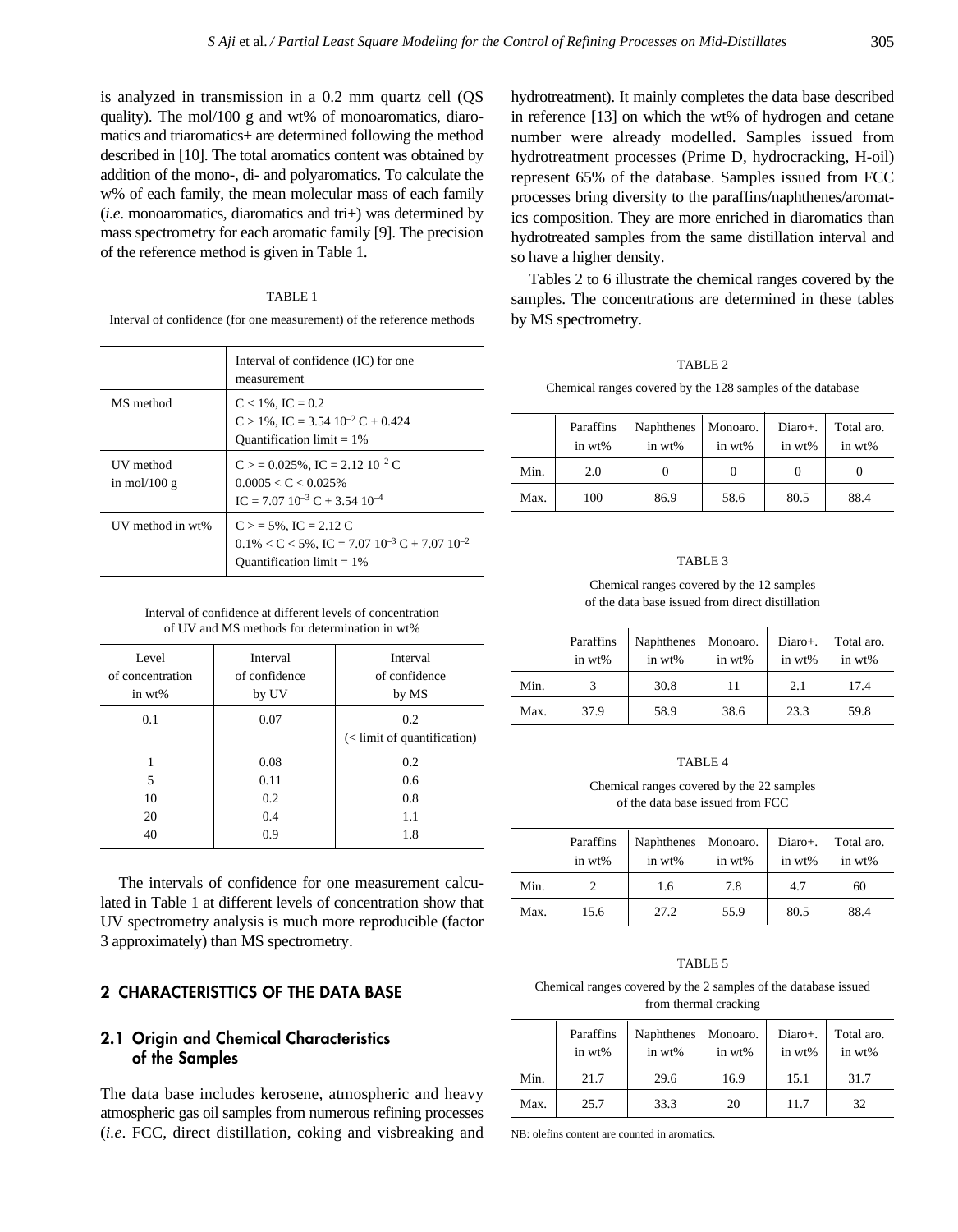TABLE 6

306

Chemical ranges covered by the 82 samples of the database issued from hydrotreatment processes

|      | Paraffins<br>in wt% | Naphthenes<br>in wt% | Monoaro.<br>in wt% | Diaro+.<br>in wt% | Total aro.<br>in wt% |  |  |
|------|---------------------|----------------------|--------------------|-------------------|----------------------|--|--|
| Min. | 4.1                 | 6.2                  | 0.1                | 0.1               | 0.2                  |  |  |
| Max. | 46.5                | 86.9                 | 58.6               | 58.7              | 82.6                 |  |  |

The range of the data base is illustrated by the following figures:

- Figure 1, which represents the mean distillation temperature in °C *versus* the density at 15°C;
- Figure 2, which represents the mean distillation temperature *versus* the wt% of total aromatics determined by MS;
- Figure 3, which represents the distribution of the different chemical families for the 128 samples of the data base;
- Figure 4, which represents the distribution of the different chemical families for each type of processes (*i.e.* direct distillation, FCC, thermal cracking and hydrotreatment). Samples with unknown origin are not represented.

## **2.2 Principal Components Analysis of the Calibration Base**

The variation explained by the first principal components (PC), of the calibration base (predictors variables), is given by the Table 7.

TABLE 7

Variation explained by the first principal components

|                     | CP1  | CP2  | CP3  | CP4  | CP <sub>5</sub> | CP <sub>6</sub> |
|---------------------|------|------|------|------|-----------------|-----------------|
| Variation (%)       | 95.0 | 2.8  | 1.2  | 0.5  | 0.1             | 0.1             |
| Total variation (%) | 95.0 | 97.9 | 99.0 | 99.5 | 99.7            | 99.8            |

Table 7 indicates that only two or three principal components are required to explain almost all (97.9 and 99% respectively) of the variation in the calibration base (predictor variables). We can conclude that the *X* variables correlate well.

Figure 5 displays a plot of the calibration base projected onto the first three principal components. The plotting symbol is the process's type of all the samples in the calibration base. We notice that LCO GO issued from FCC processes are easily distinguishable and are on the right side on the PC2 axis.

## **2.3 Ward's Hierachical Clustering of the Data Base**

A first PLS-1 modelisation of the properties on the complete database shows very bad statistical results *i.e.* RMSP of 0.02 (for example) for the prediction of the mol/100 g of monoaromatics by UV spectrometry. A more detailed exploration of the data by cluster analysis was thus necessary to improve the precision of the models.



Figure 1

Mean distillation temperature *versus* density at 15°C. In green: direct distillation, in blue: hydrotreatment, in violet: thermal cracking, in pink: FCC, in yellow: others.



#### Figure 2

Mean distillation temperature *versus* the total aromatics content.

In green: direct distillation, in blue: hydrotreatment, in violet: thermal cracking, in pink: FCC, in yellow: others.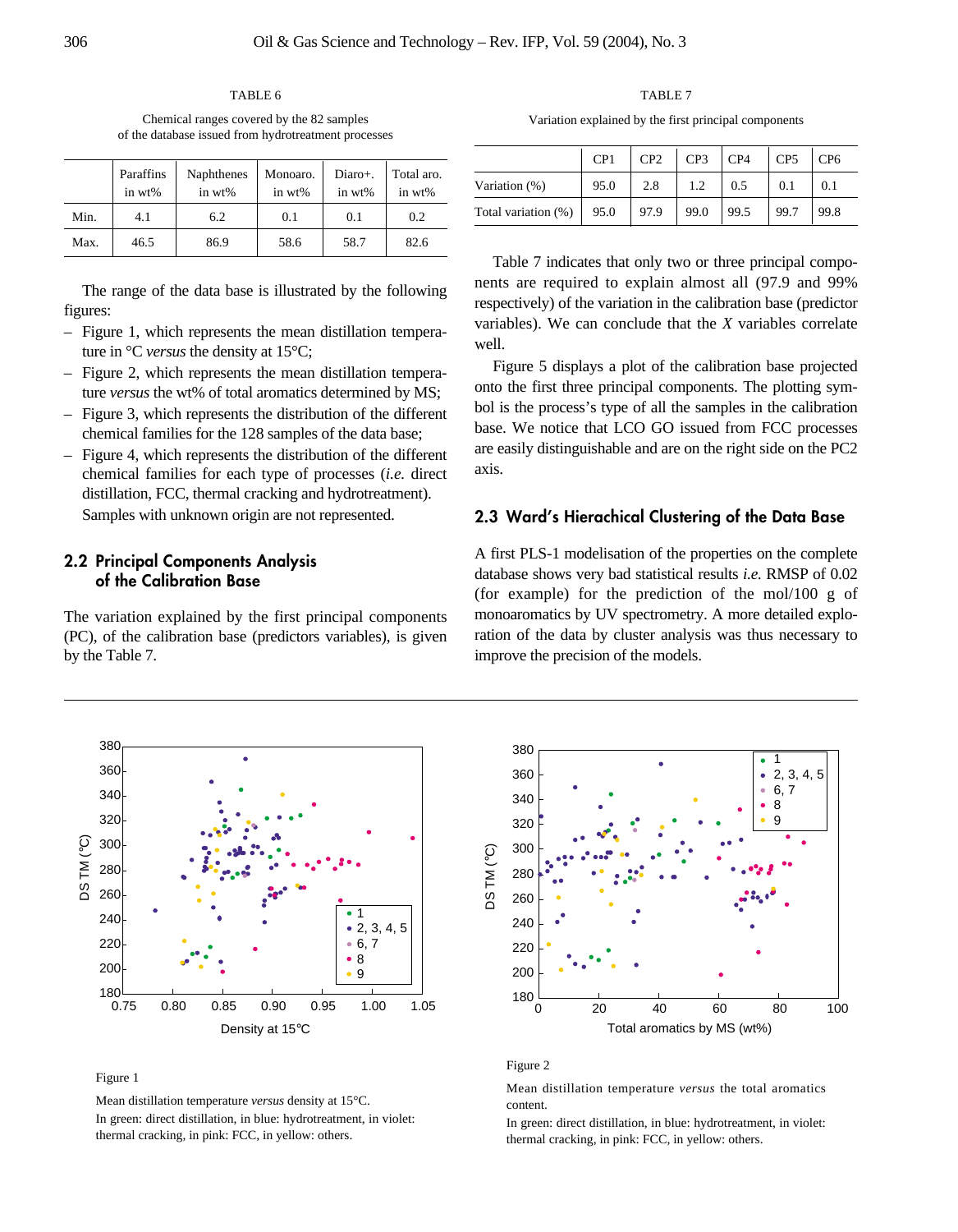

Figure 3

Distribution of the different chemical families for the 128 samples.

The abscissa axis represents the wt% of the considered family with a step of 5 wt% between 0 and 100% (20 classes). Class *h*: between  $(h-1) \times 5$  and  $h \times 5$  wt%,  $h = 1$ ,..., 20.

To explore the various structures present in the calibration base, by taking into account their multidimensional character, the projection of the calibration base on the first ten principal components PC is explored by using Ward's hierarchical clustering method with the Euclidean distance. Figure 6 represents the dendrogram of this clustering with only the top 30 nodes. There are three main clusters in this base. The height of the nodes indicates the distance between the objects. The three clusters contain respectively 79, 24 and 25 objects. We can notice that cluster 1 (79 objects) and cluster 2 (24 objects) are close together when compared to cluster 3 (25 objects) and that the number of samples in two clusters (24 and 25 respectively) could be critical for robust modeling. Cluster 3 corresponds to samples issued mainly from FCC processes. Nevertheless, these two clusters cover a large range of PC1 and PC2 axis.

Figure 7 represents the calibration base plotted on its first three principal components. The labels are the clusters assigned by Ward's hierarchical clustering. This representation on the first three principal component's space displays the separation and the significance of the obtained clusters. The three clusters are very distinct on the projections on the three PC axis and they all describe a large variation of PC factors. By comparison with Figure 5, we can say that cluster 3 corresponds to samples with high aromatics and contains samples mainly issued from FCC processes.

Near infrared spectra of the samples of the clusters are represented in Figure 8. This representation shows the dissimilarity between the spectra in each of the three clusters and confirms the reliability required to keep the three clusters. The NIR fingerprints confirm the enrichment in paraffins for the cluster 1 and in aromatics for cluster 3.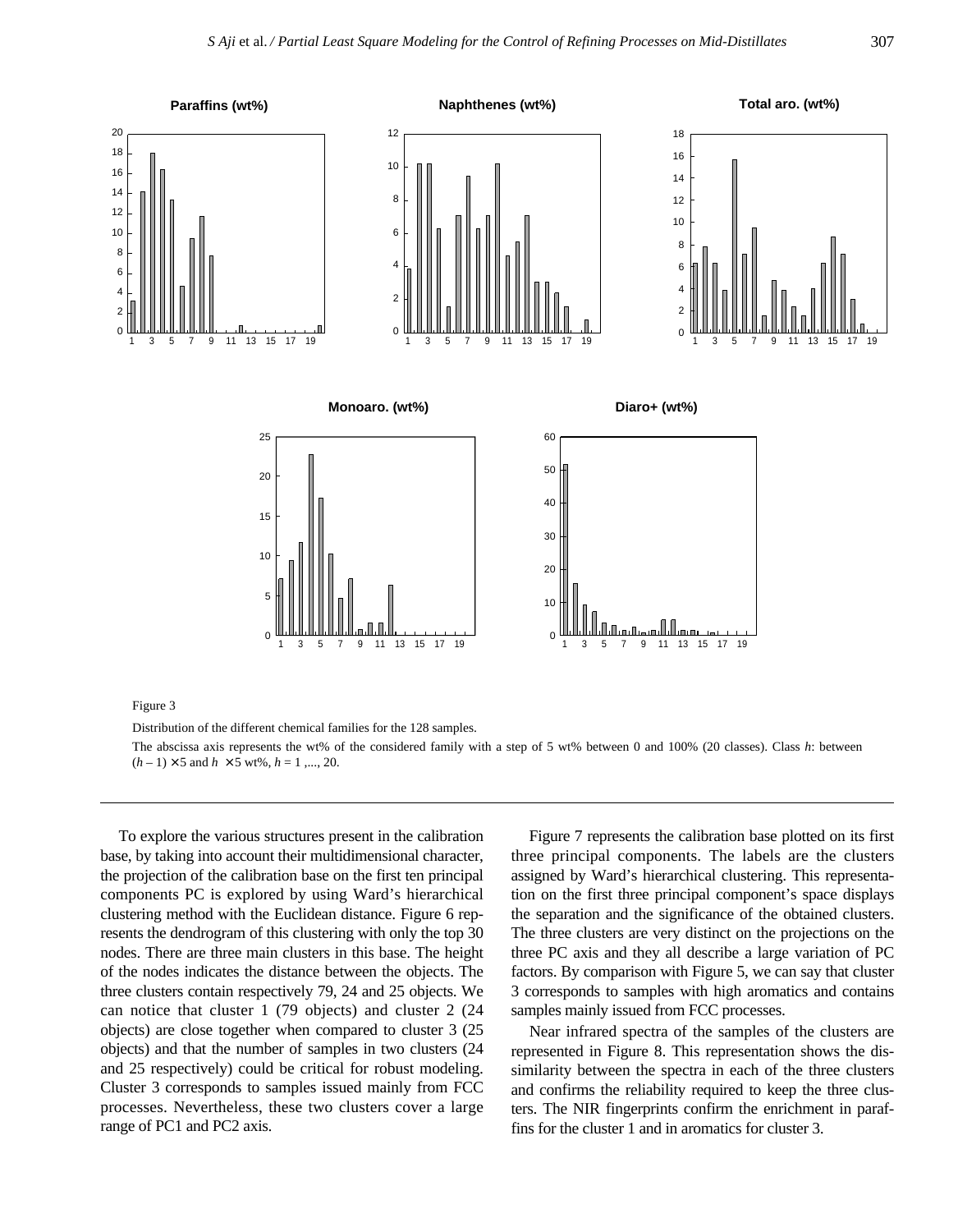

Figure 4

Distribution of the different chemical families for each type of processes. The classes are the same as on Figure 3.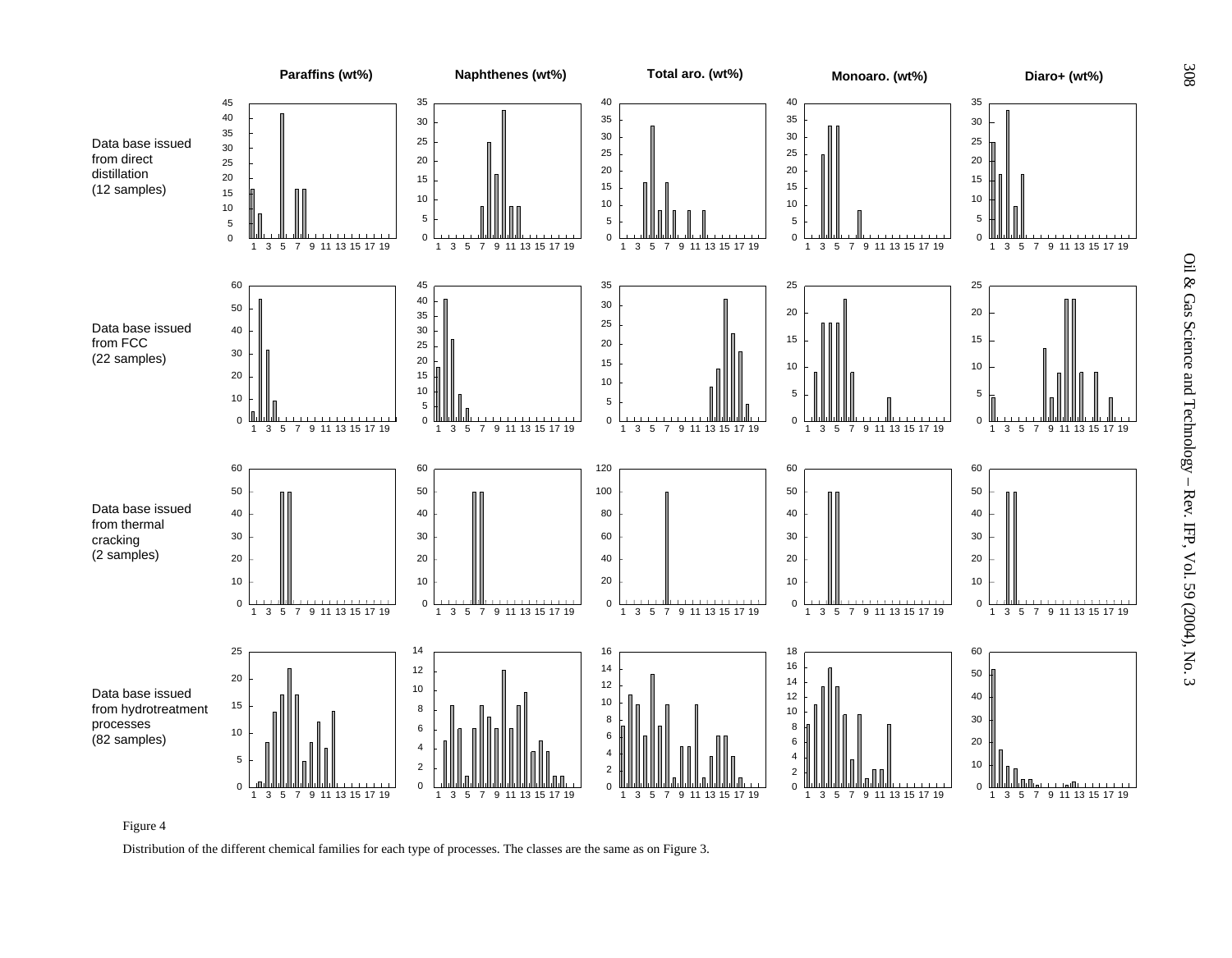



## Figure 5

A plot of the calibration base projected onto the first two principal components.

The plotting symbol is the processes type of all the samples in the calibration base: FCC in red, direct distillation in yellow, thermal cracking in green, hydrotreatment in blue, others in black.



The calibration base plotted on its first three principal components.

Cluster 1 in yellow, cluster 2 in blue and cluster 3 in red.





Dendrogram plot of the hierarchical cluster tree of the calibration base.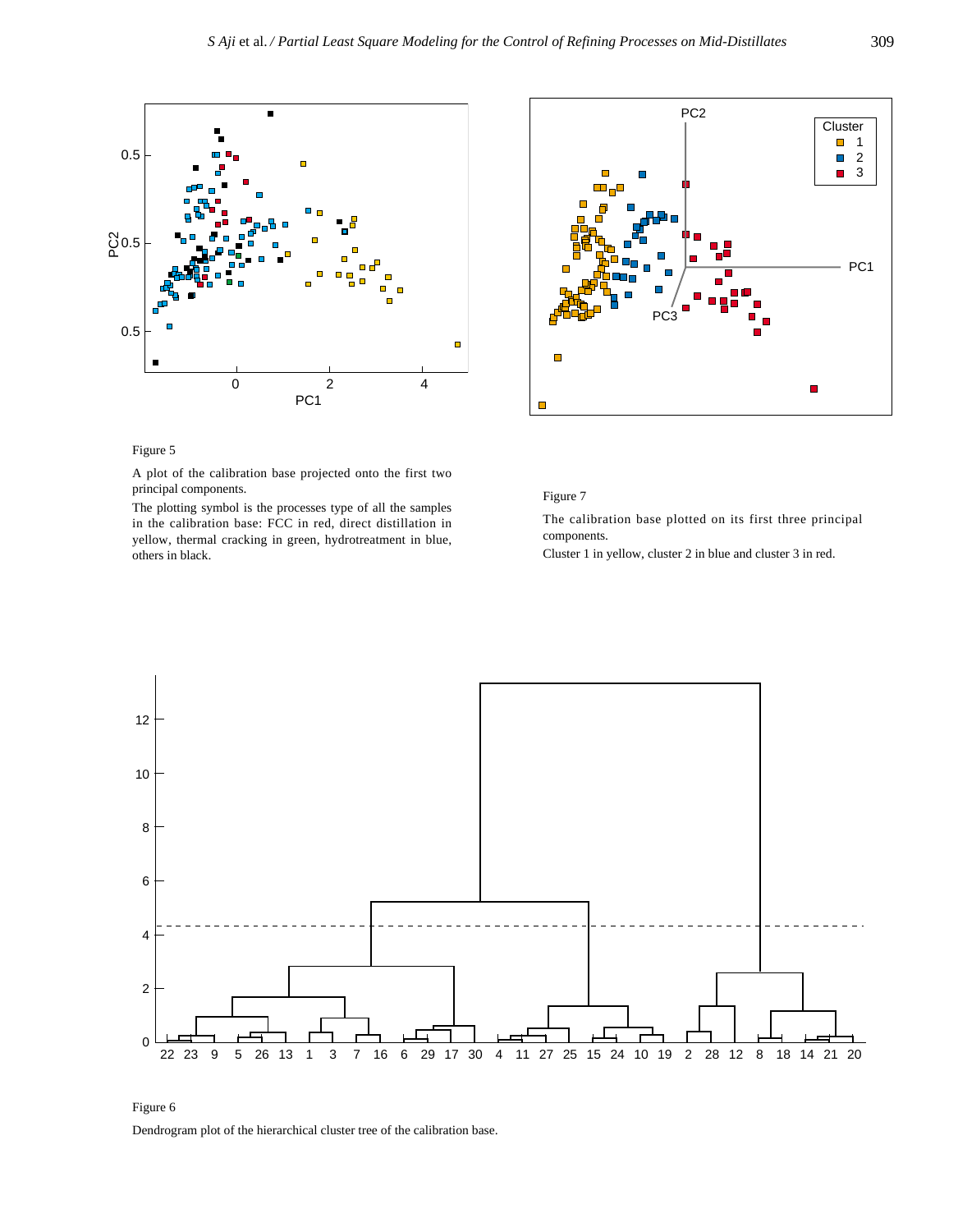

a) cluster 1; b) cluster 2; c) cluster 3.

In Figure 9 we present the box plot of the distributions of the properties to be modeled in each of the three clusters. These representations confirm the dissimilarity which exists between the three clusters as well as the correlation which exists between chemical properties and near infrared spectra.

Concerning the mono-, di+ and total aromatics, the shape of the three clusters depends neither on the reference method (UV or SM) nor on the unit (wt% or mol/100 g). The characteristics of the clusters are the following:

- Cluster 1 is characterized by the lowest content of total aromatics (at 95% in the 12-30 wt% range) and the higher content in paraffins and naphthenic compounds *i.e.* respectively at 95% in the range 17-25 wt% and 39-63 wt%. The content of monoaromatics (between 10-22 wt%) is greater than the diaromatics (at 95% in the range 0-7 wt%).
- Cluster 2 corresponds to an intermediate level of total aromatics (at 95% in the range 50-70 wt% ), paraffins (at 95% in the range 15-23 wt% ) and naphthenes (at 95% in the range 15-28 wt%). The amount of monoaromatics (at 95% in the range 25-60 wt%) is greater that the one of diaromtics+ (at 95% in the range 17-22 wt%).
- Cluster 3 corresponds to samples enriched in aromatics (total aromatics at 95% in the range 70-78 wt%) with a ratio monaromatics/diaromatic+ inversed by comparison with cluster 1 and cluster 2. The amount of paraffins and naphthenes are low. That corresponds to samples issued from FCC processes.

Finally, we compare the characteristics of the PLS model (for example) for the prediction of the mol/100 g of monoaromatics by UV spectrometry in the case of 1, 2 and 3 clusters. Clusters 1 and 2, were grouped in the case of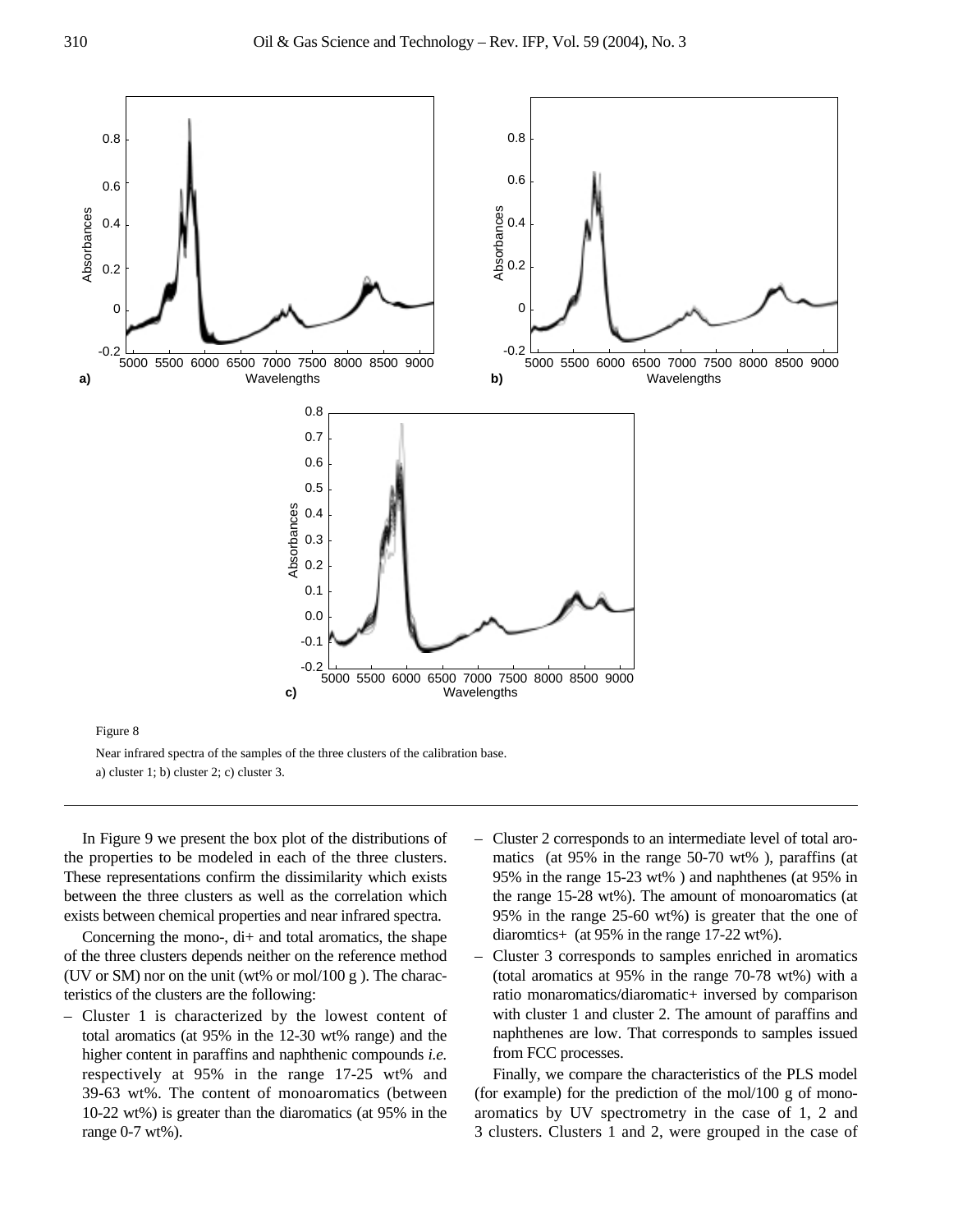



The box plot of the distributions of responses variables to be modeled in each of the three clusters.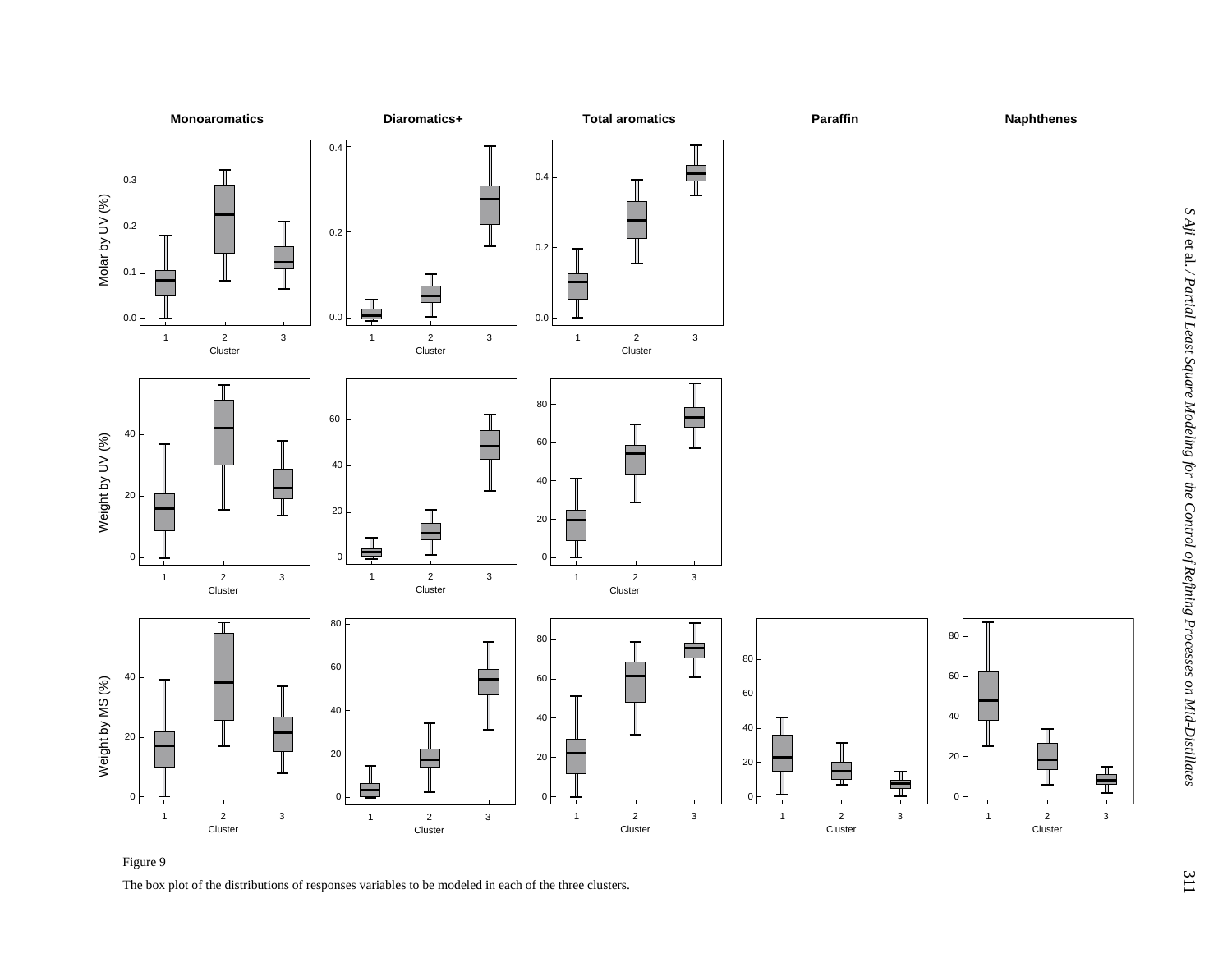two clusters. Table 8 shows the improvement of the NIR models by keeping the three clusters. So, to approach the precision of the reference methods, PLS-1 models were developed keeping the three clusters for every chemical property.

## TABLE 8 RMSP of NIR model for the prediction of the mol/100 g of monoaromatics content by UV spectrometry, *versus* the number of clusters

| <b>RMSP</b>                |
|----------------------------|
| 0.02                       |
| 0.0126<br>0.0053           |
| 0.0059<br>0.0056<br>0.0053 |
|                            |

# **3 STATISTICAL AND MATHEMATICAL TOOL USED FOR THE DEVELOPMENT OF THE MODELS**

# **3.1 Partial Least Square Regression**

PLS regression [11] is a recent technique that generalizes and combines features from principal component analysis (PCA) and multiple linear regression (MLR). It is particularly useful when we need to predict a set of response variables  $(Y, n \times p)$ from a very large set of predictor variables  $(X, n \times m)$ .

The goal of the PLS regression is to predict *Y* from *X* and to describe their common structure. When *Y* is a vector and *X* is full rank, this goal could be accomplished using ordinary multiple regression (MLR). When the number *m* of the predictors is large compared to the number *n* of observations, matrix *X'*X is likely to be singular and the regression approach is no longer feasible (*i.e.,* because of multicollinearity). Several approaches have been developed to cope with this problem. One approach called principal component regression is to perform a principal component analysis (PCA) of matrix *X* and then use the principal components to predict *Y*. The principal components are chosen to explain *X* rather than *Y* so nothing guarantees that they are relevant for *Y* .

PLS regression finds components from *X* that are also relevant for *Y*. Specifically, PLS regression searches for a set of components that performs a simultaneous decomposition of *X* and *Y* with the constraint that these components explain as much as possible of the covariance between *X* and *Y*. This step is followed by regression where the decomposition of *X*

(PLS components) is used to predict *Y*. The "engine" of the PLS methodology is the nonlinear iterative partial least squares (NIPALS) algorithm [8]. Table 9 provides a summary of this algorithm.

TABLE 9

NIPALS algorithm for PLS regression

| Step | Summary of steps                                                                                                                             |                                           |
|------|----------------------------------------------------------------------------------------------------------------------------------------------|-------------------------------------------|
| 0    | Mean center $X$ and $Y$ :                                                                                                                    | $x_0 = X, y_0 = Y$                        |
| 1    | Calculate the $a$ <sup>-th</sup> PLS factor                                                                                                  |                                           |
| 2    | Set the output score $u_a$ equal<br>to any column of $y_{a-1}$                                                                               |                                           |
| 3    | Compute input weights $w_a$ by<br>regressing $x_{a-1}$ on $u_a$                                                                              | $w_a = \frac{x_{a-1} u_a}{u_a u_a}$       |
| 4    | Normalize $w_a$ to unit length:                                                                                                              | $w_a = \frac{w_a}{\ w_a\ }$               |
| 5    | Compute the input scores $t_a$                                                                                                               | $t_a = \frac{x_{a-1}w_a}{w_a^v w_a}$      |
| 6    | Compute output loadings $q_a$<br>by regressing $y_{a-1}$ on $t_a$                                                                            | $q_a = \frac{t_a y_{a-1}}{t_a t_a}$       |
| 7    | Normalize $q_a$ to unit length                                                                                                               | $q_a = \frac{q_a}{\ q_a\ }$               |
| 8    | Calculate new output scores $u_a$                                                                                                            | $u_a = \frac{y_{a-1}q_a}{q_a q_a}$        |
| 9    | Check convergence on $u_a$ :<br>if yes go to step 10 else go to step 3                                                                       |                                           |
| 10   | Compute input loadings $p_a$<br>by regressing $x_{a-1}$ on $t_a$                                                                             | $p'_a = \frac{t_a x_{a-1}}{t_a t_a}$      |
| 11   | Compute inner model regression<br>coefficient $\beta_a$                                                                                      | $\beta_a = \frac{t_a u_a}{t_a t_a}$       |
| 12   | Calculate input residual matrix                                                                                                              | $x_a = x_{a-1} - t_a p_a$                 |
| 13   | Calculate output residual matrix                                                                                                             | $y_a = y_{a-1} - \beta_a t_a \times q'_a$ |
| 14   | If additional PLS dimension<br>are necessary, replace $x_{a-1}$ and $y_{a-1}$<br>by $x_a$ and $y_a$ respectively<br>and repeat steps 2 to 14 |                                           |

When there is only one response variable, the standard PLS algorithm can be reduced to an algorithm referred to as PLS-1. In this work PLS-1 models were developed for every chemical property.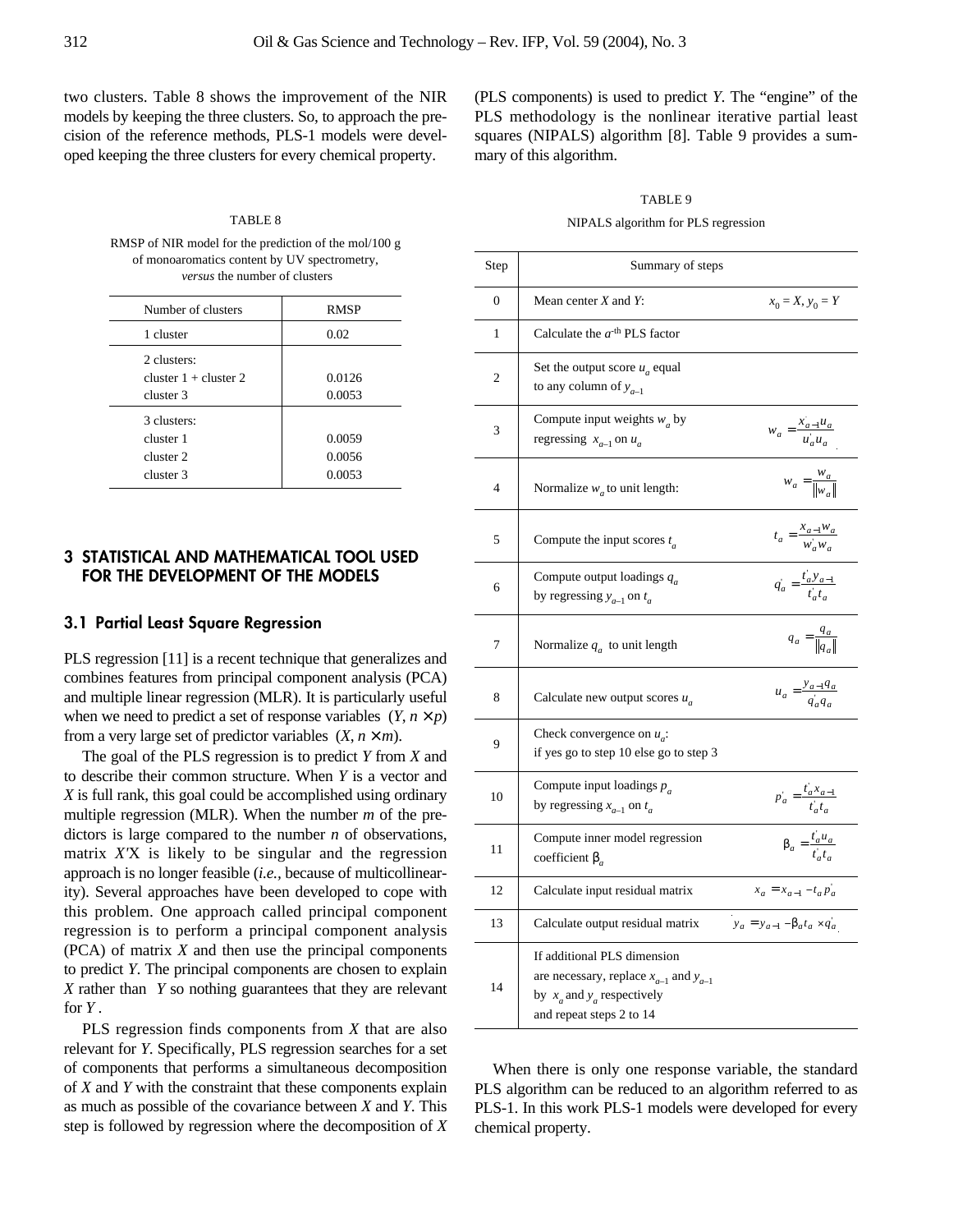



A schematic representation of the PLS method.

The power of PLS as a regression tool lies in the fact that it decomposes a multivariate regression problem into a number of uncorrelated univariate regressions *(Fig. 10).*

The partial least squares algorithm selects a number of orthogonal factors that maximize the covariance between each *X*-scores  $t_a$  and the corresponding *Y*-scores  $u_a$ . For a good PLS model, the first few factors show a high correlation between the *X*-scores and *Y*-scores. The correlation usually decreases from one factor to the next, whilst the higher order latent variables are typically associated with the random noise in the data. The appropriate number of latent variables can be chosen for example by means of cross-validation [12]. In this work, we use the *leave-one-out* cross validation presented below.

## **3.2 Leave-One-Out Cross Validation**

Using a set of *n* calibration spectra, the PLS algorithm is performed on (*n*-1) calibration spectra and, with this calibration, the concentrations of the chemical properties of the sample left out during calibration is predicted. This procedure is repeated *n* times until each sample has been left out once. The prediction for each sample is then compared with the known value of the reference sample. The sum of the squared variable prediction errors for all calibration samples is a measure of how well a particular PLS model fits the response variable:

$$
PRESS = \sum (Y_{predicted} - Y_{measured})^2
$$

PRESS is calculated in the same way each time a new factor is added to the PLS model. The optimal order (number of factors) of the PLS model is the one that yields the minimum PRESS or root mean square error of Prediction RMSP:

$$
RMSP = \sqrt{\frac{PRESS}{n}}
$$

*Data transformation:* data are scaled to have a mean of zero.

# **3.3 Clustering**

The clustering was performed by means of Ward's hierarchical clustering with Euclidean distance [7].

A PLS model effectively models both the predictors and the responses. In order to check and eliminate the outliers, in this work, we look at the Euclidean distance from each point to the PLS model in both the standardized predictors and the standardized responses (DModX and DModY). No point should be dramatically farther from the model than the rest.

# **3.4 Outlier Detection Tests**

Whatever the algorithm used to correlate a signal (in this case the NIR spectrum) and property (the physio-chemical properties of gas oils, in this study), the PLS model, which correlates the signal and the property, can be applied in certain conditions (*i.e.* the chemical composition, the property range, the sample temperature). When one of these conditions is not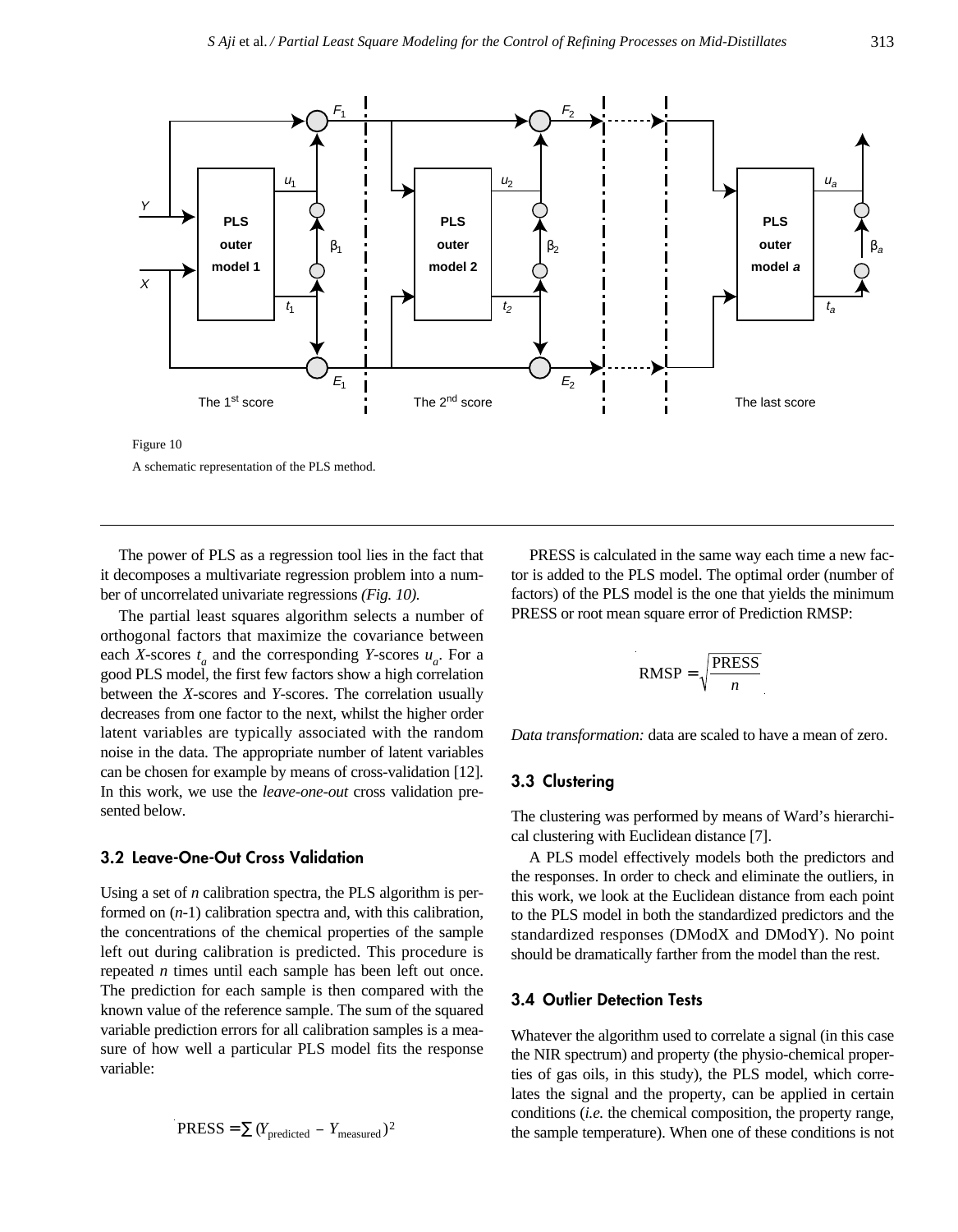fulfilled, the unknown sample to analyze has to be declared as an "outlier".

In this work, two tests were used to detect outliers. The first was based on the analysis on the DModX and the second on the so-called "leverage value":

- The DModX of the unknown sample was evaluated and compared with the maximal DModX obtained by the calibration sample.
- The leverage value represents the fraction of variance explained by the sample. The leverage limit was generally set to the maximum one encountered with the calibration base. Sometimes, it was found necessary to take into account the density of points with the same level of leverage. The leverage limit was decreased to a value corresponding to a high-density population.

In this work, the calibration base was organized in three clusters; the unknown sample to analyze has to be classified to one of the three clusters on the base of their best fit to the respective model (DmodX, leverage).

# **4 PLS MODELS FOR THE PREDICTION OF THE AROMATICS FAMILIES**

In this section, we will use the results of the performance of the PLS models as a tool to predict the concentrations of the aromatics families. As pointed out, the clustering and preprocessing of the outliers of raw data is a key step to obtaining a good data set for the calibration of the prediction models.

We will then present, in each of the three clusters, the characteristics of the prediction models: it will have three models for every property. The characteristics which will be presented are: the number *n* of objects (samples) used to elaborate the prediction models; the optimal number of PLS factors selected by cross validation (LV); max of the leverage (max. lev*.*); root mean square error of prediction (RMSP); predictor and response variation (*X-var* and *Y-var*) explained by the PLS factors selected for every model.

For each presented model, we will see that for clusters 2 and 3, the number of samples in each cluster is at the limit of

|                                      |             |                |              | Mono-, di- + and total aromatics: mol/100 g by UV, wt% by UV and wt% by MS. |               |                  |    |    |              | The characteristics of the PLS models:<br>Naphthenes and paraffins: wt% by MS |                 |                  |             |                |              |             |               |                  |
|--------------------------------------|-------------|----------------|--------------|-----------------------------------------------------------------------------|---------------|------------------|----|----|--------------|-------------------------------------------------------------------------------|-----------------|------------------|-------------|----------------|--------------|-------------|---------------|------------------|
| Models                               | $\mathbf N$ | LV             | Max.<br>lev. | <b>RMSP</b>                                                                 | (% )<br>X-var | (% )<br>$Y$ -var | N  | LV | Max.<br>lev. | <b>RMSP</b>                                                                   | (%)<br>$X$ -var | (% )<br>$Y$ -var | $\mathbf N$ | LV             | Max.<br>lev. | <b>RMSP</b> | (% )<br>X-var | (% )<br>$Y$ -var |
|                                      |             |                |              | Cluster 1                                                                   |               |                  |    |    |              | Cluster 2                                                                     |                 |                  |             |                |              | Cluster 3   |               |                  |
| Monoaro.<br>by UV<br>(mol/100 g)     | 68          | 6              | 0.99         | 0.0059                                                                      | 98.3          | 97.7             | 22 | 6  | 0.96         | 0.0056                                                                        | 98.9            | 99.1             | 20          | 6              | 0.91         | 0.0053      | 99.4          | 99.3             |
| Monoaro.<br>by UV (wt%)              | 68          | $\tau$         | 0.53         | 1.02                                                                        | 98.6          | 98.6             | 20 | 6  | 0.72         | 0.90                                                                          | 97.9            | 99.5             | 19          | 6              | 0.76         | 0.88        | 99.0          | 99.1             |
| Monoaro.<br>by MS (wt%)              | 64          | $\overline{7}$ | 0.56         | 1.44                                                                        | 98.7          | 97.5             | 21 | 6  | 0.88         | 1.01                                                                          | 98.7            | 99.5             | 17          | 6              | 0.82         | 0.79        | 99.5          | 99.4             |
| $Di - +$ aro. by<br>$UV$ (mol/100 g) | 69          | 6              | 0.99         | 0.0029                                                                      | 98.2          | 94.5             | 19 | 6  | 0.95         | 0.0027                                                                        | 99.1            | 99.4             | 21          | 6              | 0.98         | 0.0049      | 98.6          | 99.3             |
| $Di-+aro.$<br>by $UV(wt\%)$          | 60          | 6              | 0.35         | 0.47                                                                        | 98.0          | 95.8             | 17 | 6  | 0.75         | 0.38                                                                          | 99.2            | 99.6             | 21          | 6              | 0.77         | 0.63        | 98.6          | 99.5             |
| $Di - + aro.$<br>by MS (wt%)         | 67          | $\tau$         | 0.47         | 0.95                                                                        | 98.6          | 95.1             | 21 | 6  | 0.84         | 1.42                                                                          | 98.7            | 95.6             | 18          | 6              | 0.71         | 1.58        | 99.2          | 98.7             |
| Total aro. by<br>$UV$ (mol/100g)     | 73          | $\tau$         | 0.54         | 0.0031                                                                      | 98.5          | 99.6             | 21 | 6  | 0.89         | 0.0024                                                                        | 99.2            | 99.9             | 21          | 6              | 0.79         | 0.005       | 98.7          | 98.6             |
| Total aro.<br>by UV (wt%)            | 70          | 6              | 0.53         | 0.98                                                                        | 98.4          | 98.9             | 20 | 6  | 0.72         | 1.03                                                                          | 99.1            | 98.9             | 21          | 6              | 0.76         | 0.59        | 98.7          | 99.4             |
| Total aro.<br>by MS (wt%)            | 67          | 6              | 0.36         | 1.29                                                                        | 98.0          | 98.8             | 21 | 6  | 0.88         | 1.11                                                                          | 99.3            | 92.3             | 17          | 5              | 0.78         | 0.84        | 98.8          | 97.9             |
| Naphthenes<br>by $MS(wt\%)$          | 72          | 6              | 0.68         | 2.07                                                                        | 96.2          | 98.3             | 21 | 6  | 0.89         | 0.99                                                                          | 99.3            | 97.6             | 16          | $\overline{4}$ | 0.67         | 0.69        | 97.1          | 95.3             |
| Paraffins<br>by MS (wt%)             | 72          | 6              | 0.65         | 1.62                                                                        | 97.4          | 98.7             | 19 | 5  | 0.89         | 0.72                                                                          | 99.1            | 99.5             | 17          | $\overline{4}$ | 0.72         | 0.73        | 97.4          | 93.5             |

TABLE 10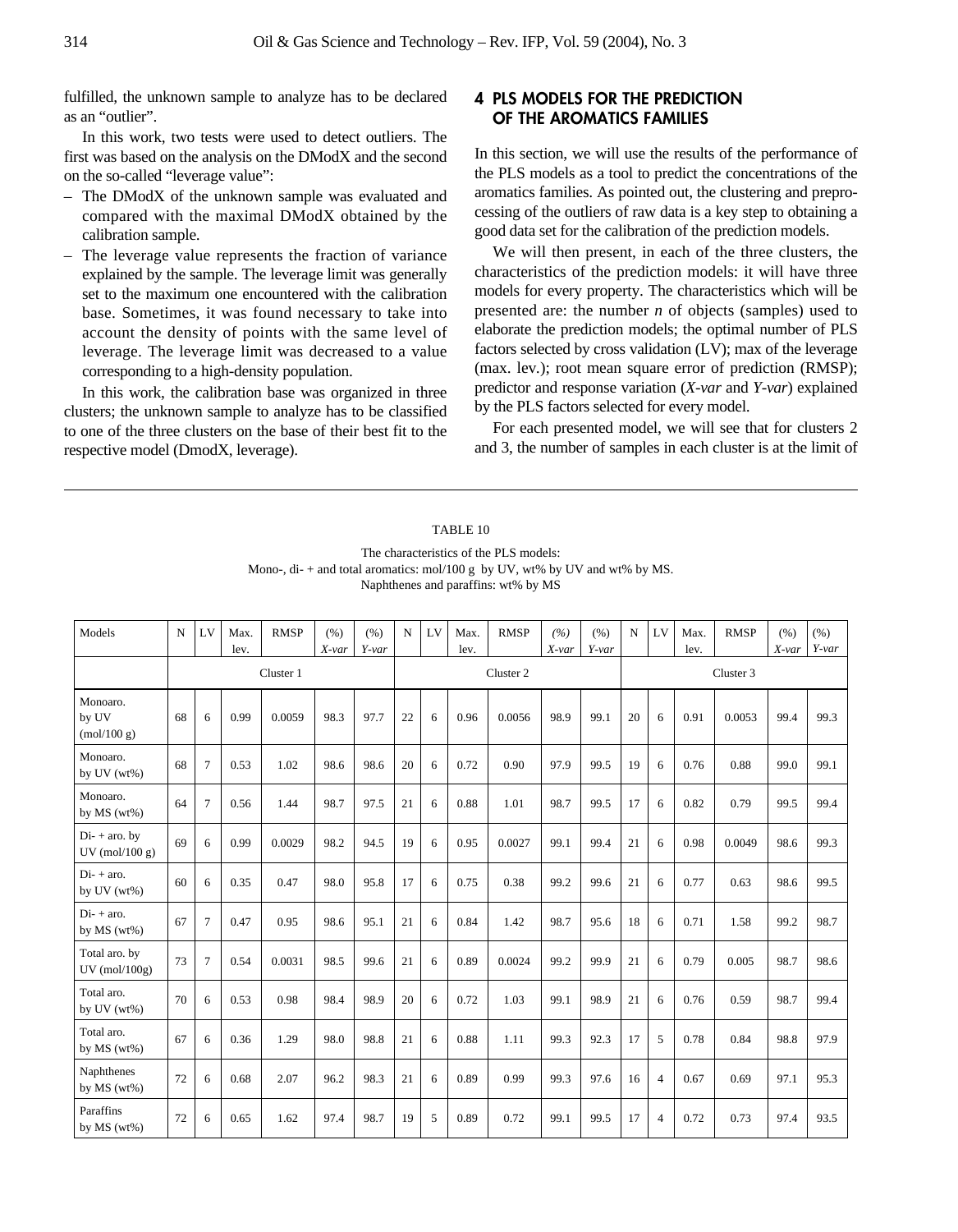

Predicted monoaromatics *versus* measured monoaromatics by

The interval of confidence is drawn with reference to the



## Figure 12

Predicted monoaromatics *versus* measured monoaromatics by UV in wt%.

The interval of confidence is drawn with reference to the diagonal.



## Figure 13

Figure 11

diagonal.

UV in mol/100 g.

Predicted monoaromatics *versus* measured monoaromatics by MS in wt%.

The interval of confidence is drawn with reference to the diagonal.



#### Figure 14

Predicted diaromatics+ *versus* measured diaromatics+ by UV in mol/100 g

The interval of confidence is drawn with reference to the diagonal.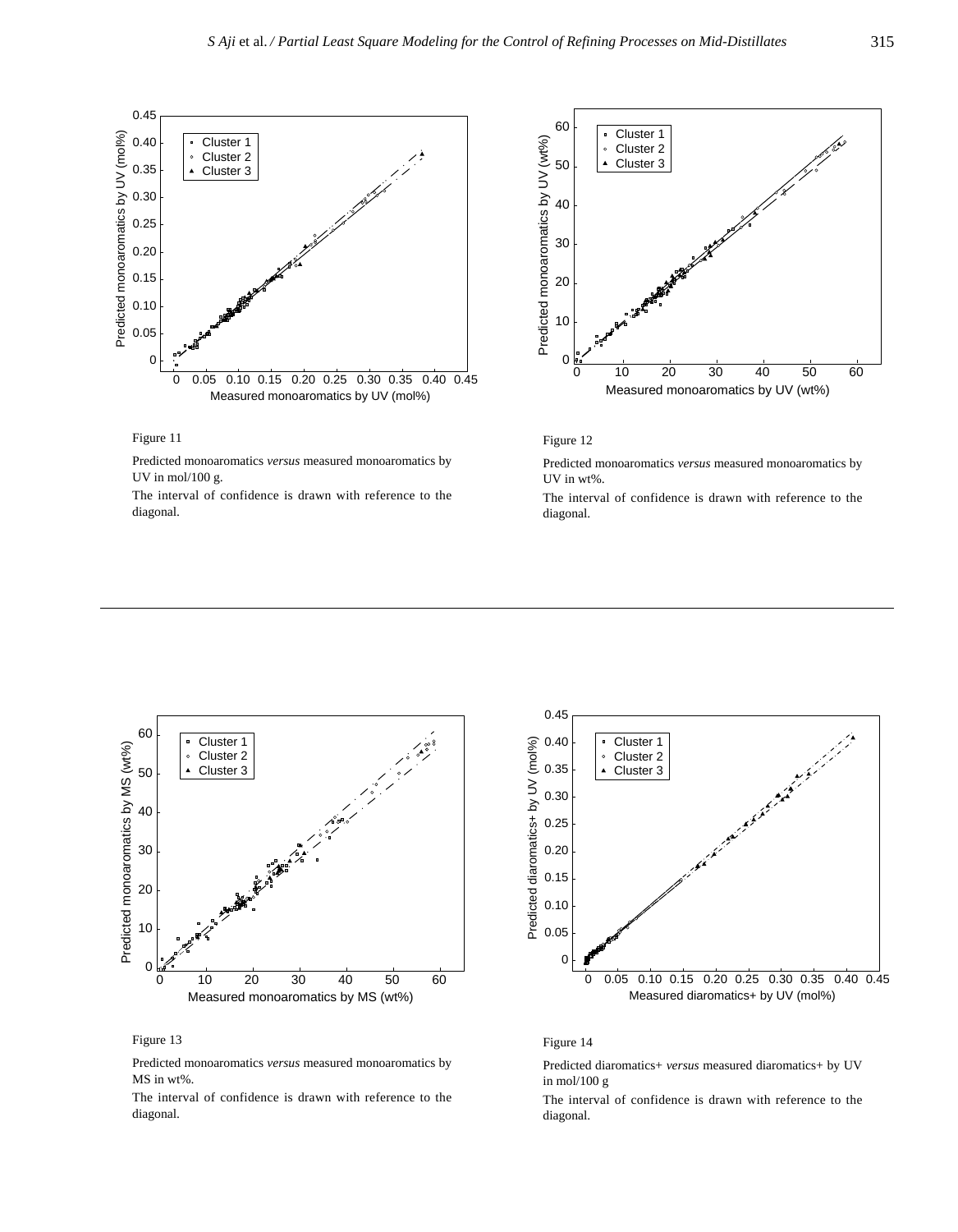



Predicted diaromatics+ *versus* measured diaromatics+ by UV in wt%.

The interval of confidence is drawn with reference to the diagonal.





Predicted diaromatics+ *versus* measured diaromatics+ by MS in wt%.

The interval of confidence is drawn with reference to the diagonal.



## Figure 17

Predicted total aromatics *versus* measured total aromatics by UV in mol/100 g.

The interval of confidence is drawn with reference to the diagonal.



#### Figure 18

Predicted total aromatics *versus* measured total aromatics by UV in wt%.

The interval of confidence is drawn with reference to the diagonal.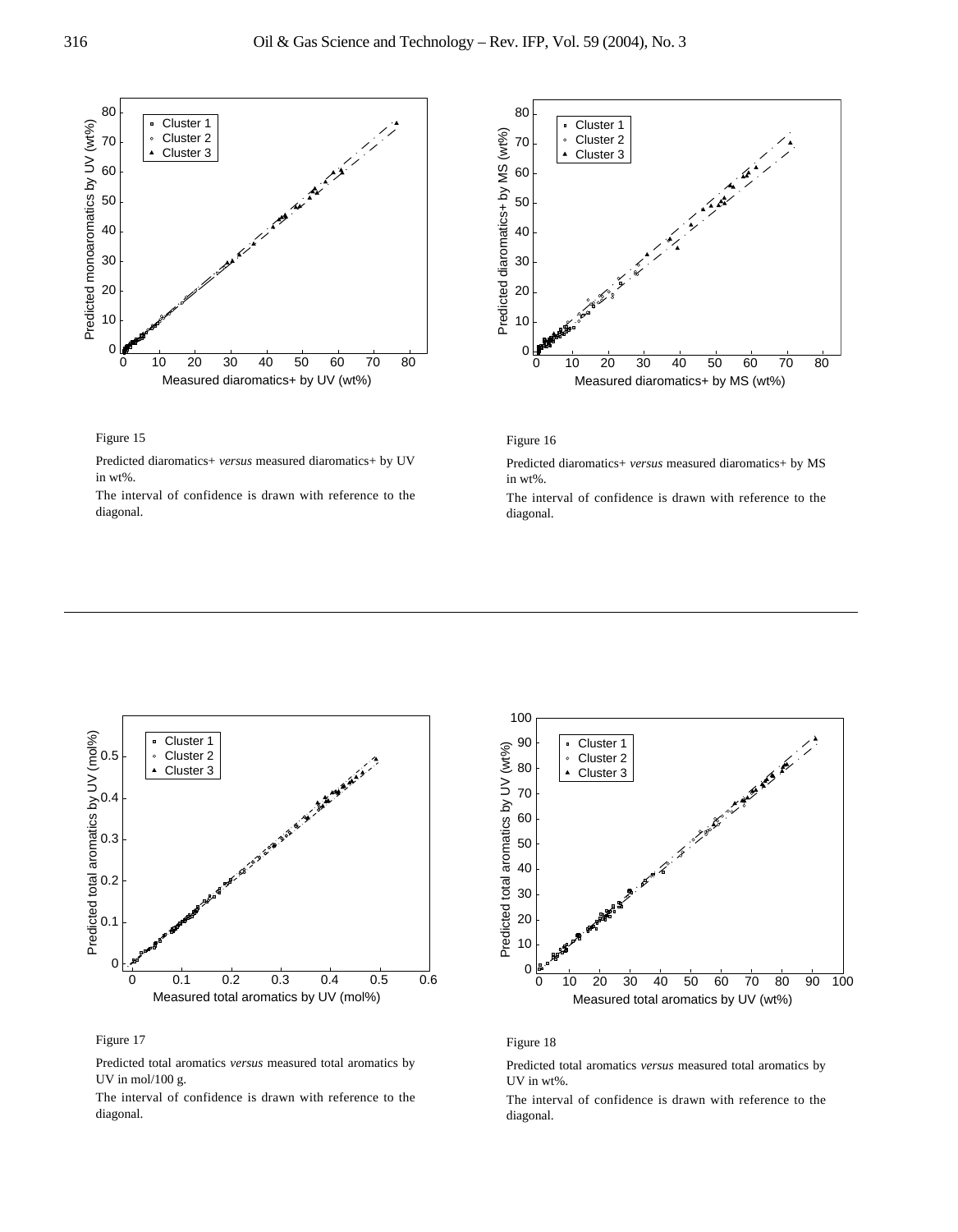

Figure 19

Predicted total aromatics+ *versus* measured total aromatics by MS in wt%.

The interval of confidence is drawn with reference to the diagonal.





Predicted paraffins *versus* measured paraffins by MS in wt%. The interval of confidence is drawn with reference to the diagonal.



Figure 21

Predicted naphthenes *versus* measured naphthenes by MS in  $wt\%$ .

The interval of confidence is drawn with reference to the diagonal.

acceptance considering the number of factors. For the latter, 95% of the predicted values are in the interval of confidence of the reference method. That confirms the reliability of the clustering in three clusters.

In the Table 10 we present for each of the three clusters the characteristics of the prediction models of the properties, mol/100 g by UV, wt% by UV and wt% by MS of monoaromatics, diaromatics+ and total aromatics. We also present the characteristics of the prediction models of the wt% by MS of naphthenes and paraffins. Outlier detection decreases the number of samples in each determined cluster.

The variation summary of the prediction models shows that over 97% of the predictor variation and over 92% of the response variation are accounted for by the PLS components selected by cross validation. They show the explanatory power of the models and a correlation between chemical properties and near infrared spectra.

Graphs below (Figures 11-21) show in each of the three clusters the quality of the prediction of the NIR models of aromatics families. They allow us to describe the global relation between the response variables (aromatics families) and the NIR spectra.

# **5 ANALYSIS OF THE PERFORMANCES OF THE NIR MODELS**

Figures 22 and 23 represent, for mono-, di+ and total aromatics, the correlation between the UV and MS determinations (in wt%) respectively between the reference data and the NIR predictions. We can say that NIR modeling keeps the correlation between the two reference methods for the determination of aromatic families.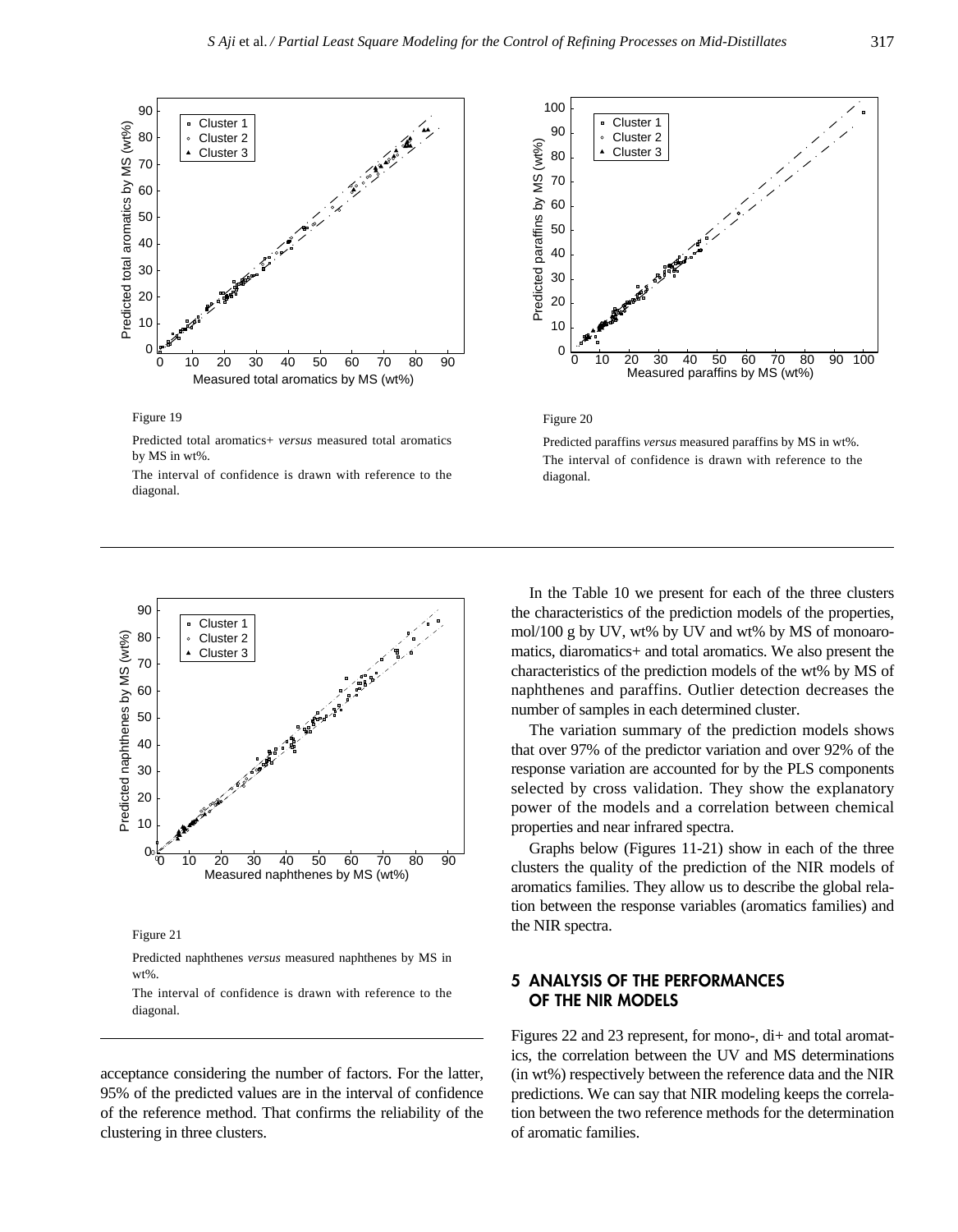

#### Figure 22

Correlation between UV and MS results with the references values.

a) measured wt% monoaromatics by UV *versus* measured wt% monoaromatics by MS.

b) measured wt% diaromatics+ by UV *versus* measured wt% diaromatics+ by MS.

c) measured wt% total aromatics by UV *versus* measured wt% total aromatics by MS.



#### Figure 23

Correlation between UV and MS results with NIR predicted values.

a) NIR predicted wt% monoaromatics by UV *versus* NIR predicted wt% monoaromatics by MS.

b) NIR predicted wt% diaromatics+ by UV *versus* NIR predicted wt% diaromatics+ by MS.

c) NIR predicted wt% total aromatics by UV *versus* NIR predicted wt% total aromatics by MS.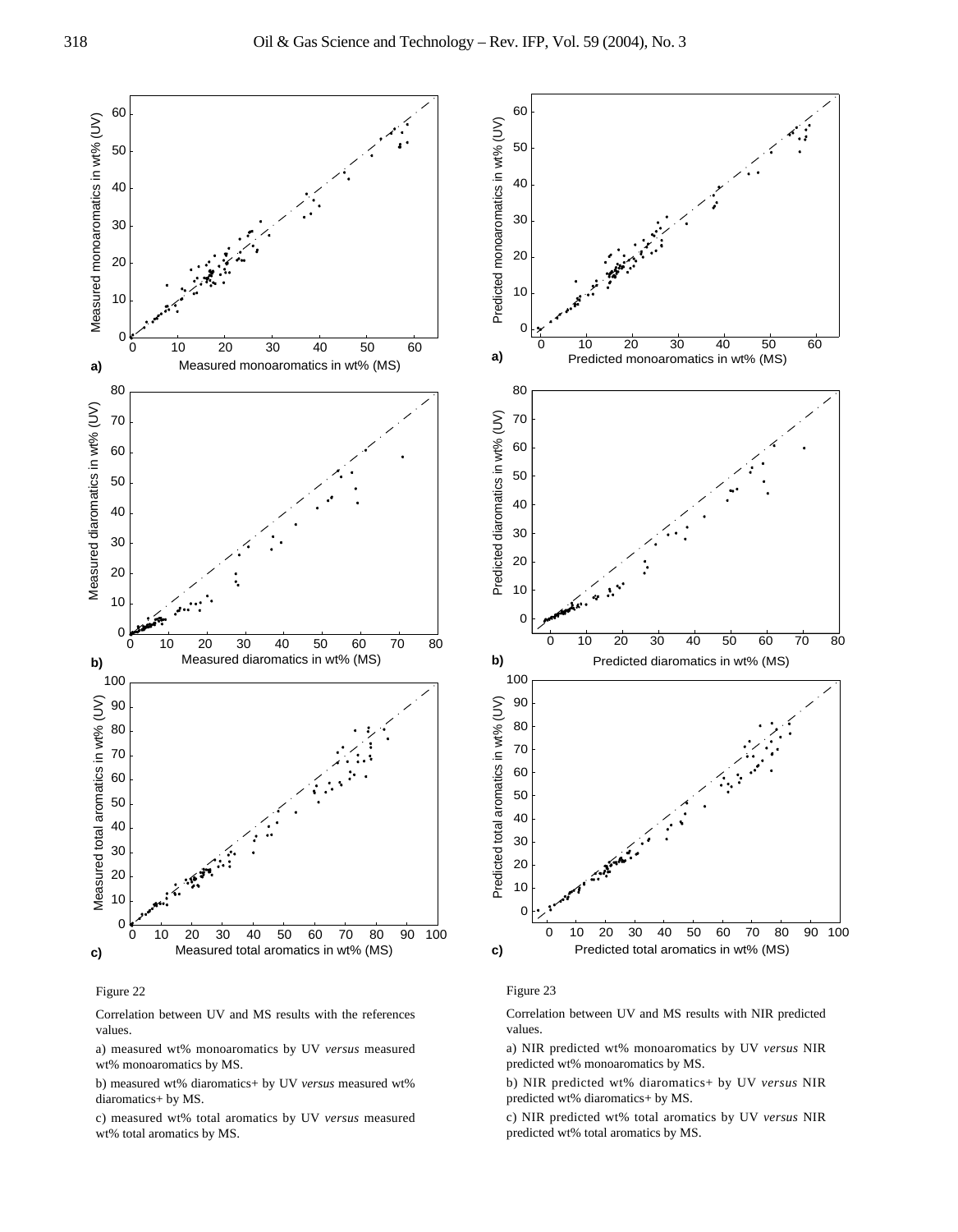



Effect of the determination of *M* for each class of aromatics by mass spectrometry on the correlation between UV and MS method.

a) for monoaromatics, b) on diaromatics+, c) on total aromatics.

**Total–(mono + di+)**







**Total–(mono + di+)**





Comparing each family of aromatics and each cluster, the correlations between the mol/100 g by UV *versus* the wt% by MS *(Fig. 24)* and between the wt% by UV *versus* the wt% by MS *(Fig. 23)*, we can say that the introduction of the molecular mass for each family of aromatics improves the correlation. So the developed NIR models referring to the UV method in wt% is interesting. Usually in a laboratory, it is costly to determine *M* for each type of aromatic. Because of this, *M* is usually considered equal for each family of aromatics and equal to that of the sample and calculated by correlation. So, the wt% of each family of aromatics determined by UV is directly proportional to the mol/100 g determined by UV.

Figure 25 illustrates for each determination in wt% by UV and MS and in mol/100 g by UV, the differences (total – (mono+ di+)). We can see that the differences are centred around 0 with 95% of the differences very close to 0. That illustrates the coherence of the NIR models.

Table 11 gathers the performances of the NIR models regarding the % of predicted samples within the  $2\sigma$  range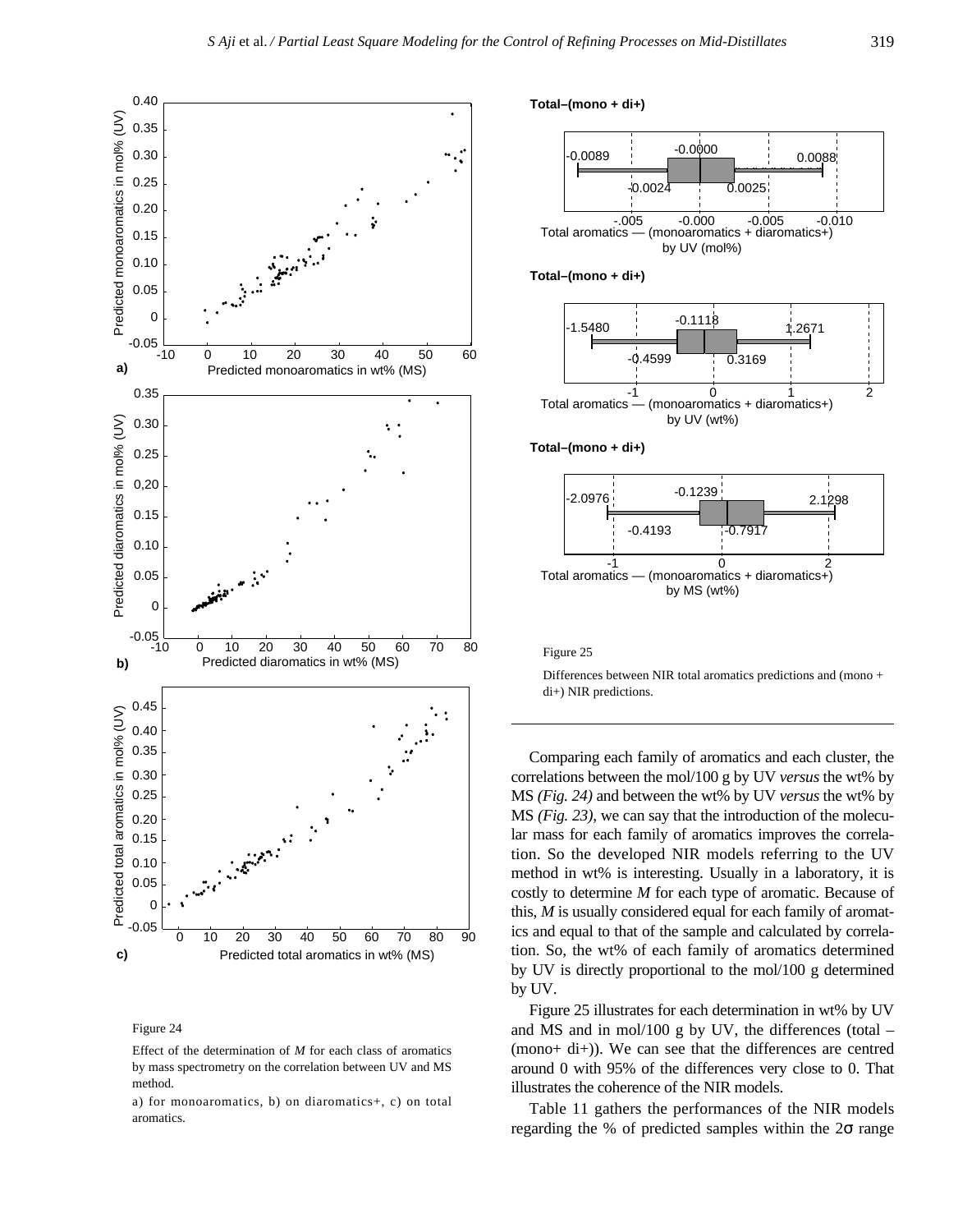(resp. within  $4\sigma$ ) of the reference method. Concerning the models referring to the MS method, the mono- and total aromatics, naphthenes and paraffins models are acceptable due to the fact that 95% of the samples are within 4s of the reference method. For the diaro.+ model, 90% of the NIR prediction are within the  $4\sigma$  range of the reference method due to the low concentration of diromatics+.

Concerning the UV models, they seem to be less performant than the MS one but the UV method is three times more reproducible than the MS method. So, the statistics can be evaluated as being satisfactory for process control. The NIR predictions are very reproducible [14] and samples will be able to be compared as long as they belong to the same series.

#### TABLE 11

Percentage of predicted samples of the calibration data base in the 2σ (resp in  $4\sigma$ ) of the reference methods

|                   | Mono-     |           | $Di+$     |           | Total     |           | Napht.    |           | Paraff.   |           |
|-------------------|-----------|-----------|-----------|-----------|-----------|-----------|-----------|-----------|-----------|-----------|
|                   | $2\sigma$ | $4\sigma$ | $2\sigma$ | $4\sigma$ | $2\sigma$ | $4\sigma$ | $2\sigma$ | $4\sigma$ | $2\sigma$ | $4\sigma$ |
| UV<br>mol/100 $g$ | 45        | 81        | 34        | 61        | 72        | 97        |           |           |           |           |
| UV wt%            | 46        | 83        | 37        | 73        | 57        | 87        |           |           |           |           |
| MS wt%            | 68        | 94        | 50        | 90        | 76        | 96        | 75        | 96        | 71        | 98        |

# **CONCLUSION**

This work has shown that on a large chemical diversity of samples, the NIR spectrum of mid-distillates contain the chemical information to model by the PLS algorithm different chemical families such as paraffins, naphthenes and total aromatics. Furthermore, it is possible to quantify the monoaromatics and diaromatics+.

We have demonstrated that:

- the NIR models keep the correlation between UV and MS data from the reference methods;
- the coherence of the three models total aromatics, monoaromatics and diaromatics+;
- the introduction of the mean molecular mass of each aromatics family improves the correlation between UV and SM data. NIR models will then present a certain advantage in practice because it is very costly to determine *M* by MS;
- the NIR prediction of the wt% paraffins, naphthenes, mono- and total aromatics are for 95% within the  $4\sigma$ range of the reference method, which is satisfactory. Only 90% of the NIR predictions are within the  $4\sigma$  range of the reference method for the model "diaromatics+". This is due to the lower concentrations.

– taking into account that the UV method is three times more reproducible than MS method and that NIR predictions are more stable than UV method, the UV models could be used for process control to compare samples from the same series with high precision.

The PLS algorithm has demonstrated its limitation in modeling a large variety of samples and clustering, which groups samples with chemical similarities, was necessary. Other algorithms such as topology, PLS-2 or neural networks could be tested in the future on this large data base. Calculation of the errors on the NIR predictions with algorithms such as bootstrap could be interesting in our case and will soon be implemented.

This work has completed the panel of properties, it is possible now to predict off-line, in-line and on-line at the *IFP Research Centre*. Several properties of interest for the characterization of mid-distillates *i.e.* cetane number, wt% hydrogen, wt% and mol/100 g mono-, di+ and total aromtics, naphthenes and paraffins can now be determined simultaneously, without any delay, on very small amounts of sample if necessary.

Even if the data base already covers a wide range of chemical compositions, we are always adding new samples to the data base by constant evaluation of them.

## **REFERENCES**

- 1 Hoskuldsson, A. (1996) *Prediction Methods in Science and Technology*, **1**, Basic Theory, Thor Publishing, Denmark.
- 2 Martens, H. and Naes, T. (1989) *Multivariate Calibration*, John Wiley & Sons, Chichester.
- 3 Stahle, L., and Wold, S. (1988) *Multivariate Data Analysis and Experimental Design in Biomedical Research*. *Progress in Medical Chem*., **25**, Ellis, G.P., and West, G.B., eds., Elsevier Science.
- 4 Tenenhaus, M.(1998) *La régression PLS : Théorie et pratique,* Éditions Technip.
- 5 Wold, H. (1982) Soft Modeling. The Basic Design and Some Extensions. In: *Systems under Indirect Observation*, II, Jöreskog, K.G., and Wold, H., eds., North-Holland, Amsterdam.
- 6 Wold, S., Johansson, E., and Cocchi, M. (1993). PLS Partial Least Squares Projections to Latente Structures. In*: 3D QSAR in Drug Design, Theory, Methods, and Applications*, Kubinyi, H., ed., ESCOM Science Publishers, Leiden.
- 7 Saporta, G. (1990) *Probabilités, statistique et analyse des données*, Éditions Technip, 488.
- 8 Hoffmann, U. and Zanier-Szydlowski N. (1999) Portability of near infrared spectroscopic calibrations for petrochemical parameters, *Journal of Near Infrared Spectroscopy,* **7**, 33-45.
- 9 Castex, H., Boulet, R., Juguin, J. and Lepinasse, A. (1983) Analyse des kérosènes et des gazoles moyens par spectrométrie de masse à moyenne résolution. *Revue de l'Insitut Français du Pétrole*, Éditions Technip, **38**, 4.
- 10 Burdett, R.A., Taylor, L.W., Jones, L.C. (1955) Determination of aromatic hydrocarbons in lubricating-oil